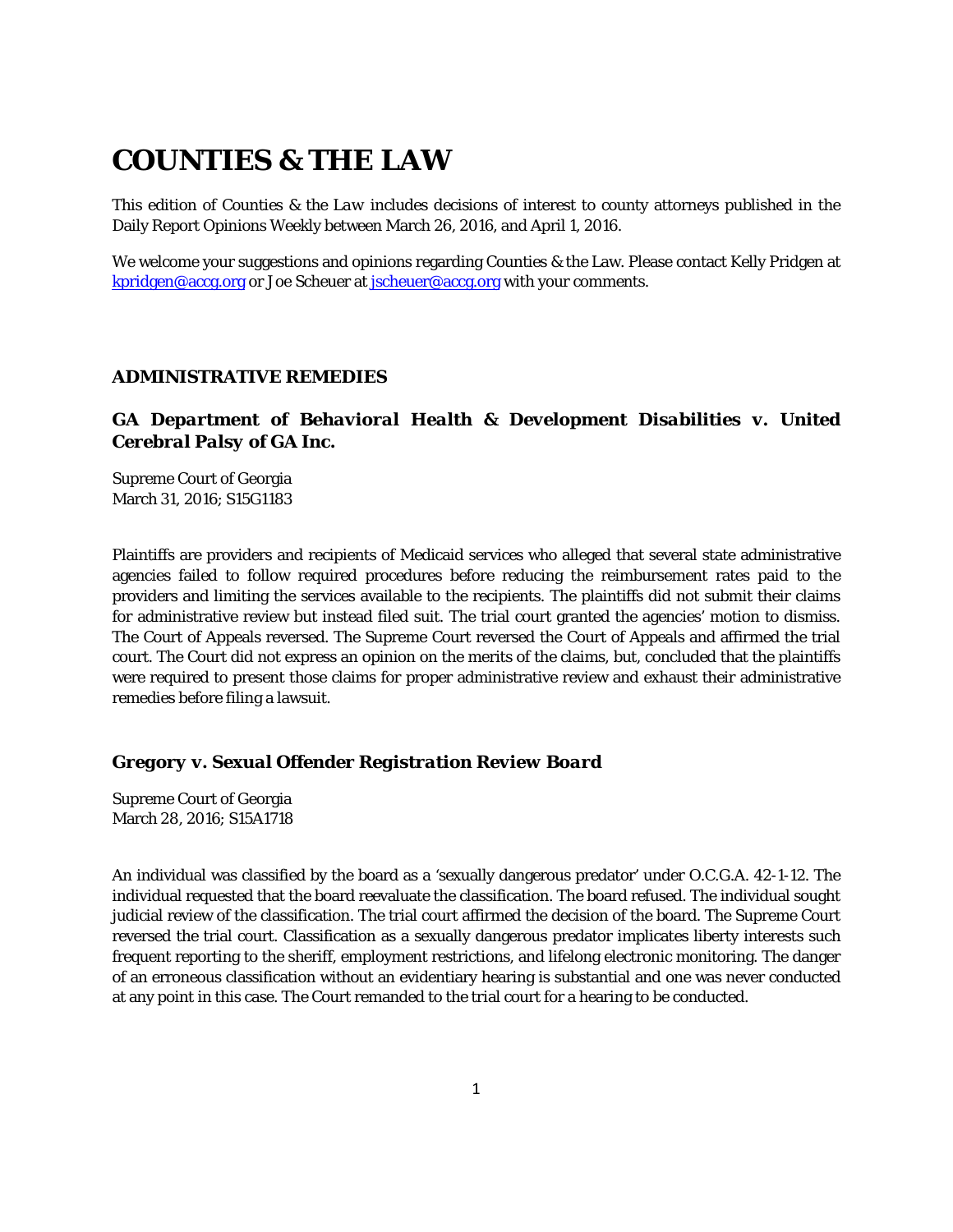# *CONSERVATION & NATURAL RESOURCES*

#### *Georgia River Network v. Turner*

Georgia Court of Appeals March 29, 2016; A14A0215; A14A0272; A14A0273; A14A0274

This case deals with vegetative buffer variances. *For the Supreme Court opinion, see Counties and the Law 2015 Compilation Edition, p. 10.*

Here, the Court of Appeals adopts as its own the judgement of the Supreme Court.

#### *CONSTITUTION*

#### *Kendrick v. State*

Georgia Court of Appeals March 29, 2016; A15A2111

This case involves consent to a breathalyzer test. A person accused of DUI argued that she felt coerced to agree to the test because of the language of the implied consent notice and that she was not informed of her 4th Amendment right against unreasonable search and seizures. The USSC has however rejected that here is a duty to inform suspects of that right. Here, handcuffs did not impede her ability to consent and she testified that her decision was in part based upon desiring to keep her license. This shows recognition of a choice to consent or to not consent.

#### *IMMUNITY*

### *Rivera v. Washington*

Supreme Court of Georgia March 31, 2016; S15G0887; S15G0912

This case involves two separate matters in which the Court of Appeals dismissed a direct appeal by a defendant from a trial court order which denied a motion to dismiss on the basis of quasi-judicial or sovereign immunity. In each case the defendant did not file an application for interlocutory appeal but instead asserted that under the *Canas* case, a direct appeal could be filed under the collateral order doctrine. In each case, the Court of Appeals, though accepting the collateral order doctrine of *Canas*, dismissed the direct appeal finding that the doctrine did not apply. The Supreme Court granted certiorari in both cases and affirmed the Court of Appeals. The Court found that the Court of Appeals reached the right result, but did so under flawed analyses. The Court determined that an interlocutory order rejecting